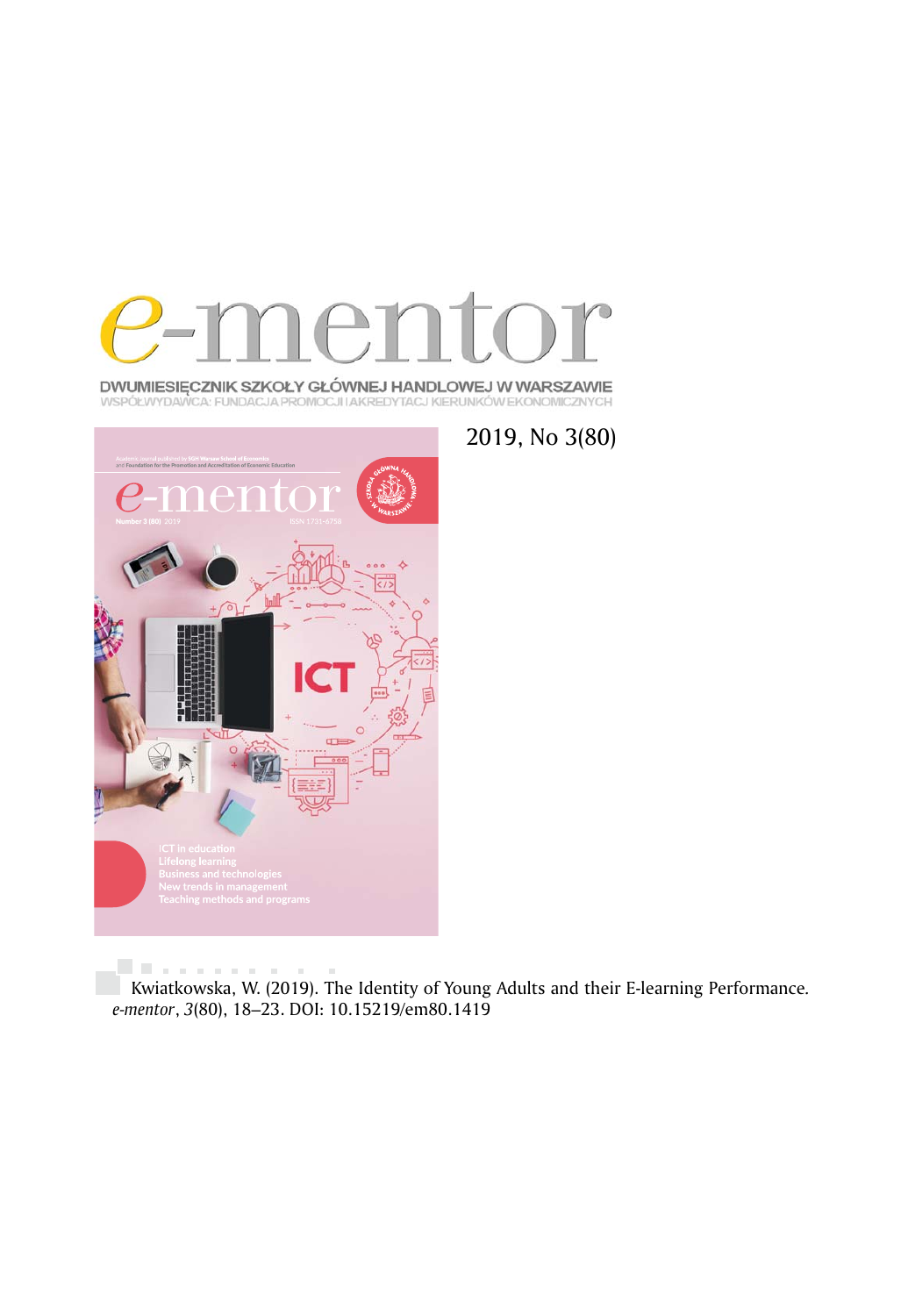## **ICT in education**



# The Identity of Young Adults and their E-learning Performance

## *Wioletta Kwiatkowska*\*

*One of the consequences of the civilizational changes known as liquid modernity is that contemporary humans can experience a virtual reality. Traditional reality, as a result of social and cultural changes, has lost its importance as the leading factor responsible for creating and reinforcing the identities of 21st century individuals. Michel Foucault's (2005) claim that we live in a time of relocation, where young people shape their own identities, thus appears to be valid. Young people no longer exclusively navigate the real world – they look for cultural patterns and points of reference in the virtual one as well. The use of e-learning in higher education is not only inevitable, it also offers new educational opportunities. The virtual world erodes communication and interpersonal barriers, resulting in learners displaying hitherto unknown behaviors and entering into new relationships, which has an impact on how their identities develop.*

#### Introduction

The purpose of the study was to collect information on the impact of the identity statuses of students on their academic performance, depending on their chosen form of learning. Marcia's (2002) identity development model was considered optimal for assessing the impact of personality on the performance of students utilizing e-learning methods. The newlyacquired knowledge may serve as the basis for solving already identified or partially-identified issues, as well as those which may arise in the future in the field of online education. It is the author's belief that the study constitutes a significant contribution to the rational and methodically-sound use of the internet in order to facilitate learning. Use of the internet in this way minimizes the flaws and optimizes academic performance. Although studies on e-learning are varied, they commonly overlook the incredibly important personal and pedagogical dimension, the relevance of which should not be underestimated. There is an urgent need to expand the theoretical and empirical body of knowledge to include analyses of the identities of e-learning group members, and to determine their

. . . . . . . . . \* Nicolaus Copernicus University, Poland impact on the learning process. No studies have so far been conducted on the issue with reference to the form of learning, meaning that relevant empirical analyses are required. Other factors necessitating such research include changes in the life standards, values and needs on which young people base their actions.

#### Theoretical basis for the study

A theoretical and research-relevant niche exists with regard to the impact of the identity statuses of students on their academic performance. Individual personality statuses have been studied in relation to the role of the teacher or even in the social context (Brzezińska, 2000, 2003; Cuprjak, 2007); however, no empirical studies have been conducted with reference to e-learning, and no trends identified regarding the particular identity statuses being displayed. As a consequence, this knowledge is absent from the theories being developed on how to design effective e-learning environments.

This issue is particularly relevant for research into the online teaching process within the context of the role of learners, research which has been conducted in various countries for many years (Perraton as cited in Schlosser, Anderson, 1994; Saba, 2003; Moore, 2007; Kerr, Rynearson and Kerr, 2006; Rovai, 2004).

How an identity is constructed is determined by factors present in the sociocultural environment, which require constant adaption, negotiation and decision making based on current circumstances (Wróblewska, 2011, p. 176). Technological progress has resulted in humans simultaneously functioning in both the real and virtual worlds. According to Marcia's theory, four identity statuses exist: diffusion, foreclosure, moratorium and achievement. The first applies to those who plan for the short-term, experience difficulties in making decisions (solving problems), are not involved in serious life activities, are driven by personal gain and satisfaction, and are yet to experience an identity crisis. The second status involves making decisions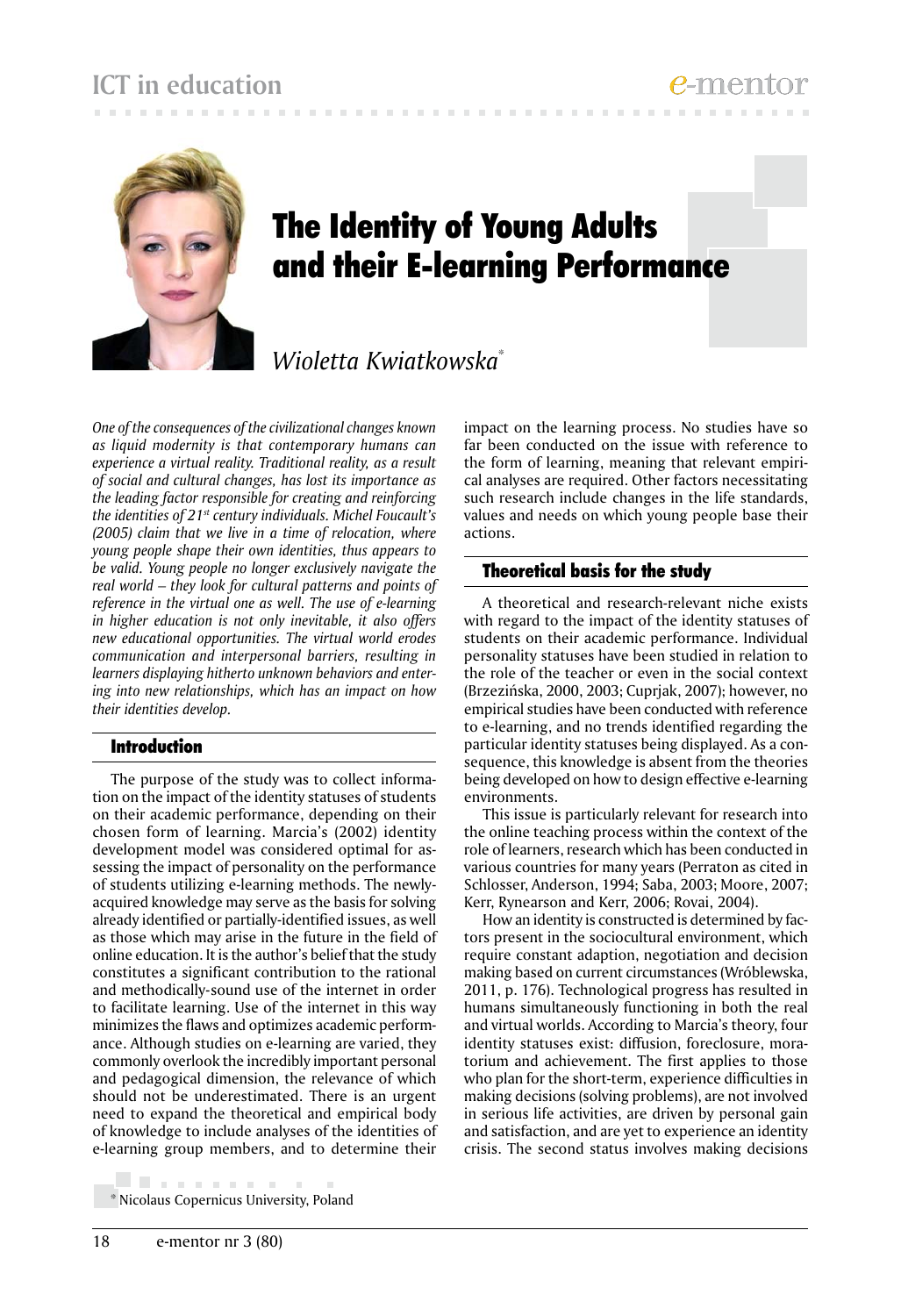with reference to an authority figure (parent, teacher, idol), involvement determined by the behavior and decisions made by that authority figure, stress resulting from having to function without the value criteria of the authority figure and no identity crises. Moratorium involves being able to see alternatives but not to make decisions, a lack of full commitment and clear direction in personal explorations, looking for a compromise between social pressure and one's own preferences; the individual begins to experience an identity crisis. The final status, achievement, involves creating one's own future in accordance with one's own preferences, making independent decisions, with involvement matching one's abilities, resistance to outside influence and being able to cope with hardships, constituting a positive resolution of an identity crisis (Cuprjak, 2013). The above indicates that the issue of assessing the maturity level of a learner's identity is an important one, albeit difficult to study. However, it is an important challenge to overcome within the context of performance for online and in-class learners.

#### Methodological basis for the study

The main goal of the study is to verify Marcia's identity status model and its four identity statuses, with reference to online education, and to test the validity of applying it to e-learning performance. Thus, the following questions arise:

- 1. What is the distribution of the academic performance of students by identity status?
- 2. Is there a relation between the identity status of a learner and their academic performance using in-class and e-learning methods?

A pilot study was conducted in the summer semester of the 2017/2018 academic year. It focused on one group of students – referred to as *emerging adulthood*, i.e. those who have not yet made the commitments characteristic of adults. Students of teaching were selected, as it was possible to develop a customized syllabus, online course and tests for them. The participants were selected randomly, the main criterion being participation in the education theory e-learning course. The purpose of the project was to evaluate what was required to better identify the characteristics of e-learners.

The goal of the pilot study was to operationalize the research problem clearly, verify the research tools, specify the organizational and technical requirements of the study and analyze the empirical material collected. The study was quantitative in nature, and

involved the following research methods: knowledge test and diagnostic poll (Identity Status assessment questionnaire). Nonprobability sampling was used during the first stage, the primary criterion being the use of e-learning methods. The participants were full-time, first-cycle students of teaching at the Nicolaus Copernicus University. A total of 50 students expressed interest in participating; however, due to erroneously coded tests and a failure to return them, the final sample size was 47. In the second phase, random number tables were used for random sampling, with 23 participants being assigned to the experimental group and 24 to the control group. The average age was 20, and women comprised 95% of the participants. Education-related programs are selected predominantly by women.

The participants were then assessed with regard to their identity status. For that purpose, the Identity Status assessment questionnaire developed by Magdalena Cuprjak was used. According to the author of the questionnaire: *The test is based on Cosgrove's forced choice technique (Brzeziński, 1978), where an ipsative assessment is conducted by ranking answers to every problem (in this case, four answers are provided to match the four identity statuses). A psychometric profile is created based on the partial results, enabling us to determine which of the statuses is dominant in relation to others* (Cuprjak, 2013, p. 216). In the second part of the study, the participants had to study for an entire semester using online and in-class forms to minimize the novelty effect. A knowledge test was administered at the end of each module (3 topics). The participants were tested four times.

Before administering, the tests were optimized for their difficulty, discriminatory ability and reliability (Niemierko, 1999, pp. 152–160). The tests used in the study were constructed properly from the teaching perspective. A group rotation took place after the first two tests. The final stage involved determining the impact of the variables on academic performance and verifying the utility of the model used for the purpose of explicating the issue of e-learning performance of contemporary students. Data were acquired from a total of 19 members of the experimental group and 24 members of the control group.

#### Result analysis and interpretation

The distribution of the results achieved by the participants according to their personality status indicates that the highest scores were achieved primarily by participants in the foreclosure stage (44.2%). These were followed by achievement (41.6%), moratorium

| Table 1. Percentage distribution of identity status in the education student sample |  |
|-------------------------------------------------------------------------------------|--|
|-------------------------------------------------------------------------------------|--|

|         | <b>Diffusion</b> | Moratorium<br>Foreclosure |       | Achievement |  |
|---------|------------------|---------------------------|-------|-------------|--|
| Low     | 32.6%            | 23.3%                     | 30.2% | 25.6%       |  |
| Average | 53.5%            | 32.6%                     | 30.2% | 32.6%       |  |
| High    | 14.0%            | 44.2%                     | 39.5% | 41.6%       |  |

Source: author's own work.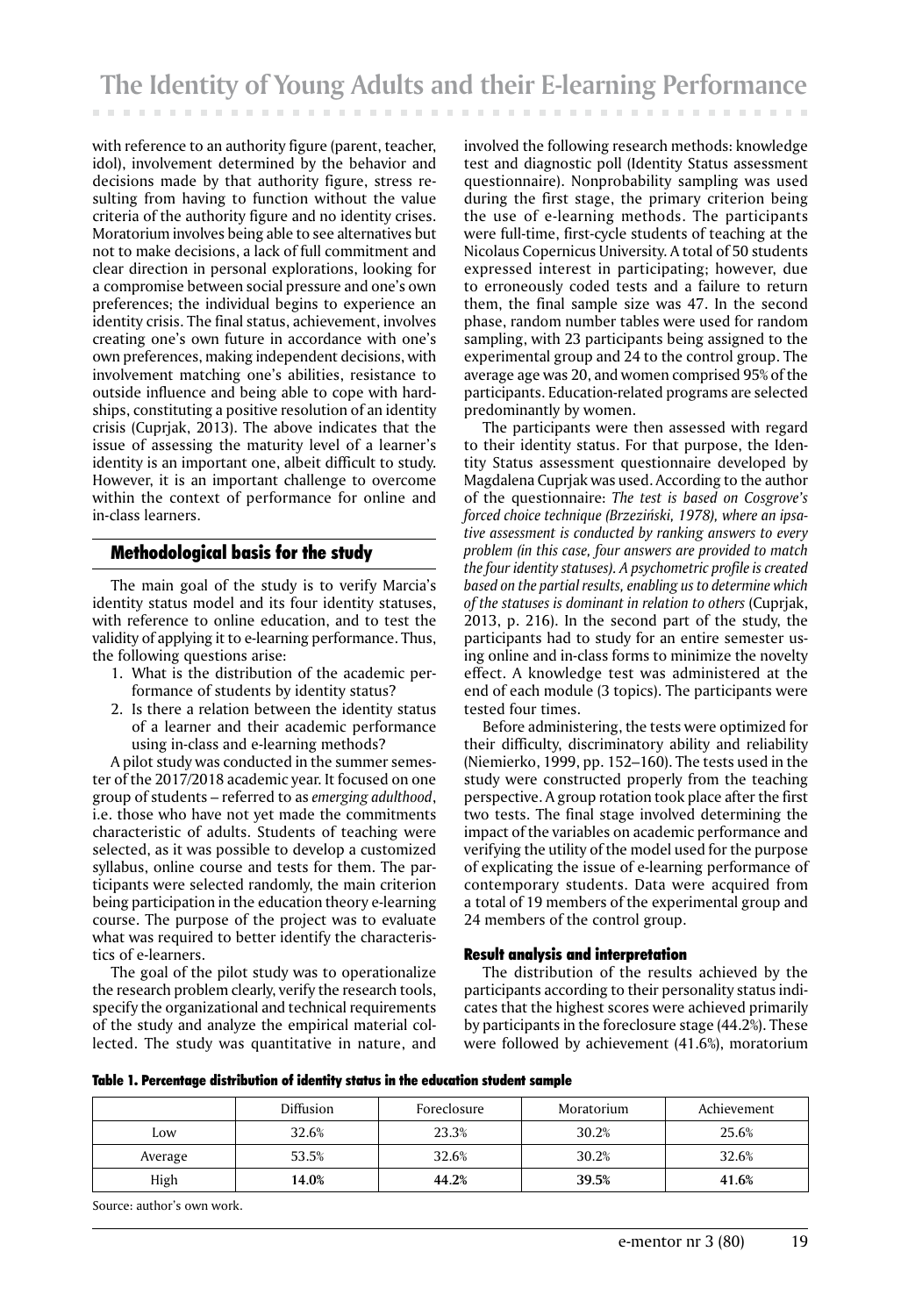# **ICT in education**



#### Figure 1. Percentage distribution of identity status in the teaching student sample

Source: author's own work.

(39.5%) and diffusion (14%). The majority of the participants were at the foreclosure stage, i.e. they did not experience an identity crisis and did not take actions of their own, but were instead involved in the various activities expected of them by an authority figure. A surprisingly high percentage of the participants were at the achievement stage, i.e. they were ready to choose and make decisions of their own based on their own explorations.

These four human identity statuses can impact how an individual enters adulthood and may influence how early adulthood activities are conducted (Brzezińska, 2017). This may in turn determine academic performance when using different teaching methods (in-class vs. online).

In order to answer another research question, whether there is a relation between the identity status of students and their academic performance using in-class and e-learning methods, a basic descriptive statistics analysis was conducted in addition to Shapiro-Wilk tests and a single-factor mixed analysis of variance. The classic threshold of  $\alpha = 0.05$  was used as the significance level, though probability values where *p* was greater than 0.05 and less than 0.1 were interpreted as significant at the statistical trend level.

#### Basic descriptive statistics of the quantitative variables measured

The basic descriptive statistics were calculated for the results of the repeated measurements, in addition to a Shapiro-Wilk test of normality. One of the assumptions behind using the mixed method was that the distribution of the variables did not deviate significantly from a normal distribution. The results of the test indicated that the distribution of the results of tests 1, 2 and 4 matched the criteria of a normal distribution, with only test 3 differing in this regard. Certain doubts may arise as to the normality of the results of the latter test, as their value was 0.045, i.e. lower than 0.05. In this case, however, it was important to take into account the skewness value, which was -0.76. If its absolute value does not exceed 2, the distribution can be accepted as close to normal (George and Mallery, 2010). The relevant measurement matched the above criterion. It can thus be assumed that the distributions studied were not significantly asymmetrical with regard to the mean. Therefore, for the purpose of analyzing the results of the study, parametric tests were conducted which matched their remaining criteria. The results are presented in Table 2.

|        | M      | Me     | SD   | Sk.     | Curt.   | Min.  | Max. | $S-W$ |       |
|--------|--------|--------|------|---------|---------|-------|------|-------|-------|
| Test 1 | 61.91% | 63.79% | 0.17 | 0.01    | $-0.32$ | 24%   | 98%  | 0.993 | 0.997 |
| Test 2 | 61.85% | 63.54% | 0.25 | $-0.58$ | $-0.24$ | $0\%$ | 100% | 0.952 | 0.073 |
| Test 3 | 71.33% | 72.11% | 0.14 | $-0.76$ | 0.43    | 30%   | 92%  | 0.947 | 0.045 |
| Test 4 | 71.31% | 72.20% | 0.11 | $-0.02$ | 0.05    | 48%   | 95%  | 0.973 | 0.401 |

Table 2. Basic descriptive statistics for the results of each test

*M* – mean; *Me* – median; *SD* – standard deviation; *Sk.* – skewness*; Curt. – curtosis*; *Min*. and *Max*. – *lowest and highest value in the distribution*; *S-W* – Shapiro-Wilk test result; *p* – significance Source: author's own work.

20 e-mentor nr 3 (80)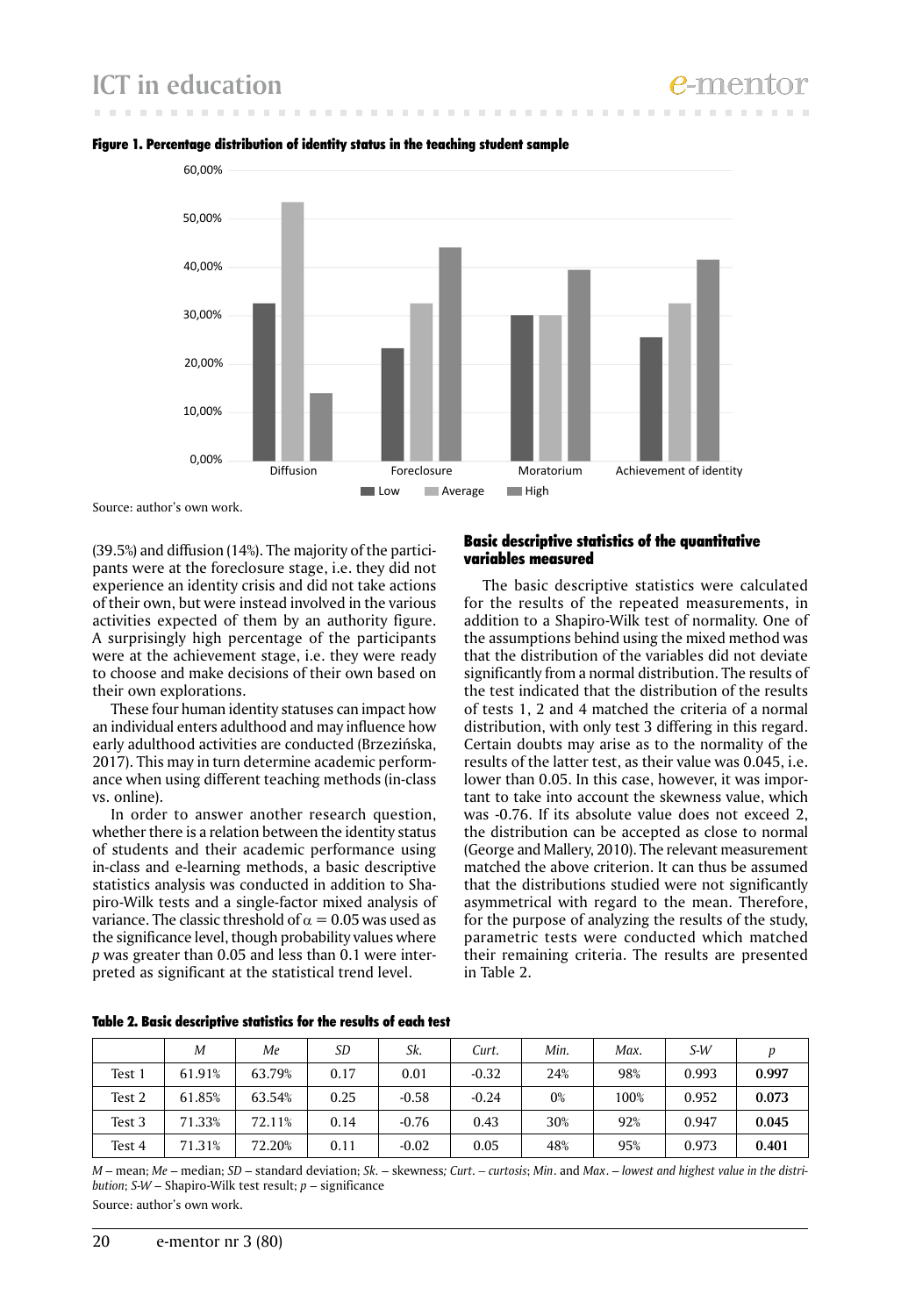#### Student test results by learning method and identity

In order to verify the hypothesis that the form of learning (online or in-class) is related to the academic performance of students within the context of their identity, a 4 x 4 x 2 analysis of variance was conducted, i.e. the results of each knowledge test were multiplied by the dominant identity type by experimental or control group. This type of analysis was selected due to the way the experiment was designed, i.e. the participants were assigned to one of two groups before the study began and divided according to their dominant identity type, and were then given four knowledge tests. In order to minimize possible discrepancies resulting from any differences in difficulty between the 4 knowledge tests, which could be unrelated to the teaching method or the identity of the participants, standardized values were taken into account in the study, calculated based on the sum of the results of every test.

A statistically significant primary effect of the *group*  variable was identified: *F*(1; 38) = 22.76; *p* < 0.001;  $\omega^2$  = 0.37. Participants in the experimental group performed better  $(M = 0.64; SE = 0.17)$  than those from the control group ( $M = -0.35$ ; *SE* = 0.17). No statistically significant main effects were identified for the remaining variables. No effects were observed at the statistical trend level. The above also applies to every first and second-order interaction effect analyzed.

An analysis of the simple effects conducted using the Bonferroni correction indicated that in each of the four measurements the participants who initially (between the first and second test) utilized e-learning before switching (between the third and fourth test) to in-class learning achieved significantly higher results than participants who initially used the in-class method and later switched to e-learning  $(p = 0.002)$ for test 1,  $p = 0.002$  for test 2,  $p = 0.035$  for test 3,  $p = 0.027$  for test 4). The standardized results of these tests did not vary significantly between the measurements, however, which implies that the variable *test* had no statistically significant primary effect: *F*(3; 114)  $= 0.40; p = 0.751; \omega^2 = 0.01.$ 

In light of the above, it is thus necessary to assume that the standardized values of the tests results were unrelated to any of the independent variables included in the study, with the exception of being assigned to the experimental or control group.

Thus, an identical analysis was conducted, this time taking into account the raw scores in all 4 tests, without standardization. As the sphericity criteria were not met [Mauchly's W (5) = 0.47; *p* < 0.001], the Greenhouse-Geisser correction of the degrees of freedom was applied. This time, a statistically significant primary effect of the variable *group* was also identified:  $F(1; 38) = 27.38; p < 0.001; \omega^2 = 0.42$ . A statistically significant first-order interaction was observed for the *test* and *group* variables: *F*(2.10;  $(79.57) = 4.56$ ;  $p = 0.012$ ;  $\omega^2 = 0.10$ . The remaining primary and interaction effects were not statistically significant.

A simple effects analysis demonstrated that for the control group the results from test  $1 (M = 55.7\%)$ ,  $SE = 0.04$ ) were significantly lower than the results from test 4 ( $M = 67.5\%$ ,  $SE = 0.03$ ). No statistically significant differences were observed in the experimental group between the results of individual tests. On the other hand, in the experimental group, the results of every test were significantly higher than in the control group ( $p = 0.002$  for test 1,  $p = 0.002$  for test 2,  $p = 0.035$  for test 3,  $p = 0.027$  for test 4). The results are presented in Table 3 and Figure 2.

It is worth noting that the raw results of the tests were related to being a member of the experimental or control group, but not with the dominant identity type, and did not vary significantly between the four individual measurements taken, with the exception of higher results for test 4 in the control group compared to the results for test 1.

In summation, it is important to note that the study demonstrates the state of identity statuses at the point in time the study was conducted – i.e. when the test was taken. Brzezińska notes that "personality is at no point in life something set and 'complete', it continues to change, is constantly rebuilt and modified under the influence of new experiences. This means that there

|  |  | Table 3. Summary of the results of the four tests conducted in the control and experimental groups |
|--|--|----------------------------------------------------------------------------------------------------|
|  |  |                                                                                                    |

|                    |                |       |      | 95% CI |       |  |
|--------------------|----------------|-------|------|--------|-------|--|
|                    | M              | SE    | LL   | UL     |       |  |
|                    | 1              | 55.7% | 0.04 | 47.4%  | 63.9% |  |
|                    | 2              | 53.9% | 0.06 | 42.0%  | 65.7% |  |
| Control group      | 3              | 66.0% | 0.04 | 58.4%  | 73.6% |  |
|                    | $\overline{4}$ | 67.5% | 0.03 | 61.5%  | 73.5% |  |
|                    |                | 74.6% | 0.04 | 66.2%  | 83.0% |  |
|                    | 2              | 82.1% | 0.06 | 70.0%  | 94.1% |  |
| Experimental group | 3              | 77.8% | 0.04 | 70.0%  | 85.6% |  |
|                    | 4              | 77.2% | 0.03 | 71.1%  | 83.3% |  |

*M* – mean; *SE* – standard error; *95% CI* – confidence interval between means; *LL* and *UL* – lower and upper confidence interval limits Source: author's own work.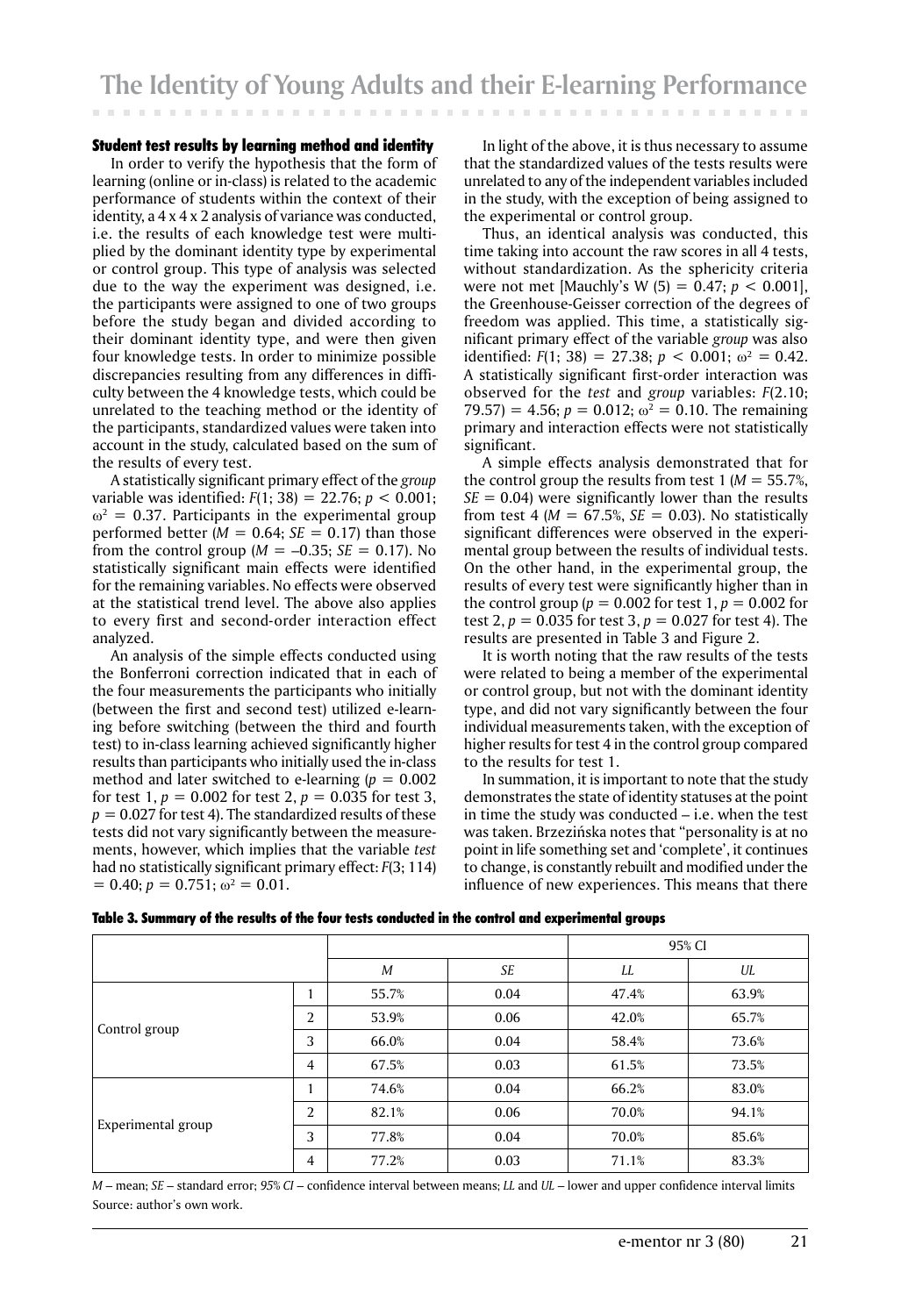



is great research potential with regard to the process of how personality is formed during early adulthood and later, as well as its relations with objective and subjective adulthood indicators" (2017, p. 55). The above points to an area which is difficult to study, as personality is never constant and continues to change in various contexts. Marcia's model has been further developed and modified by other researchers to include new dimensions of human identity development based on empirical research (Brzezińska, 2017, p. 62), which is worth incorporating into subsequent studies.

#### Conclusions

The results of the pilot study reveal that the participants in the experimental group achieved higher results, as evidenced by their scores in test 1, where the experimental factor was introduced immediately before. Subsequent tests results were similar in that the difference in favor of students utilizing e-learning methods was markedly greater. Unfortunately, no relation was identified with the identity of learners or interactions between these factors. The only observable differences related to academic performance and the form of learning, and persisted throughout all four tests. The average results for the experimental group were between 74.6% and 82.1%, and between 53.9% and 67.5% in the control group. It is interesting to note that the control group improved to a statistically significant degree between the first and the fourth measurement. The experimental group, on the other hand, displayed similar performance across all tests. The differences between individual measurements in the experimental group were not statistically significant (see Table 3. *Summary of the results of each of the four tests conducted in the control and experimental groups*). The identity of learners does not determine their academic performance. The significant statistical differences only applied to the form of learning, favoring those using e-learning methods. These differences persisted across all tests.

The results of the pilot study demonstrate the necessity to research further issues related to the topic.

It is certainly worth repeating the empirical analyses on a much larger and more diverse sample, which would enable the results to be extrapolated into the entire population. Subsequent studies should identify the relation between the identity status of students and their chosen study program and form of learning. It may be of utility to identify age and gender differences between study participants, which would enable new study results to be published. This research may help fill a niche in both global and domestic literature on the subject, and contribute to identifying new areas for analysis and developing e-learning theories.

#### **References**

Brzezińska, A. (2000). *Społeczna psychologia rozwoju*. Warszawa: Wydawnictwo Naukowe "Scholar".

Brzezińska A. (2003). Stałość i zmiana jako konteksty rozwoju człowieka: o współzależności kontekstu, stylu życia i struktury Ja. In R. Derbis (Ed.), *Niepokoje i nadzieje współczesnego człowieka. Człowiek w sytuacji przełomu* (pp. 14–30). Częstochowa: Wyższa Szkoła Pedagogiczna w Częstochowie.

Brzezińska, A. (2017). *Tożsamość u progu dorosłości*. *Wizerunek uczniów szkół ponadgimnazjalnych*. Poznań: Wydawnictwo Naukowe Wydziału Nauk Społecznych Uniwersytetu im. Adama Mickiewicza w Poznaniu.

Cuprjak, M. (2007). *Tożsamość a rola nauczyciela w okresie wczesnej dorosłości*. Toruń: Uniwersytet Mikołaja Kopernika.

Cuprjak, M. (2013). Tożsamość w kontekście transformacji. Raport z badań. *Przegląd badań edukacyjnych*, *2*(17), 211–225.

Foucault, M. (2005). Inne przestrzenie. *Teksty drugie*, *6*, 117–125. Retrieved from https://www.ceeol.com/search/article-detail?id=3667

George, D., Mallery, P. (Eds.) (2010). *SPSS for Windows Step by Step: A Simple Guide and Reference*. Boston: Pearson.

Kerr, M.S., Rynearson, K., Kerr, M.C. (2006). Student characteristics for online learning success. *Internet and Higher Education*, *9*, 91–105. DOI: 10.1016/j.iheduc. 2006.03.002

Marcia, J.E. (2002*).* Identity and psychosocial development in adulthood. *Identity. An International Journal of Theory and Research, 2*(1), 7–28. DOI: 10.1207/S1532706 XID0201\_02